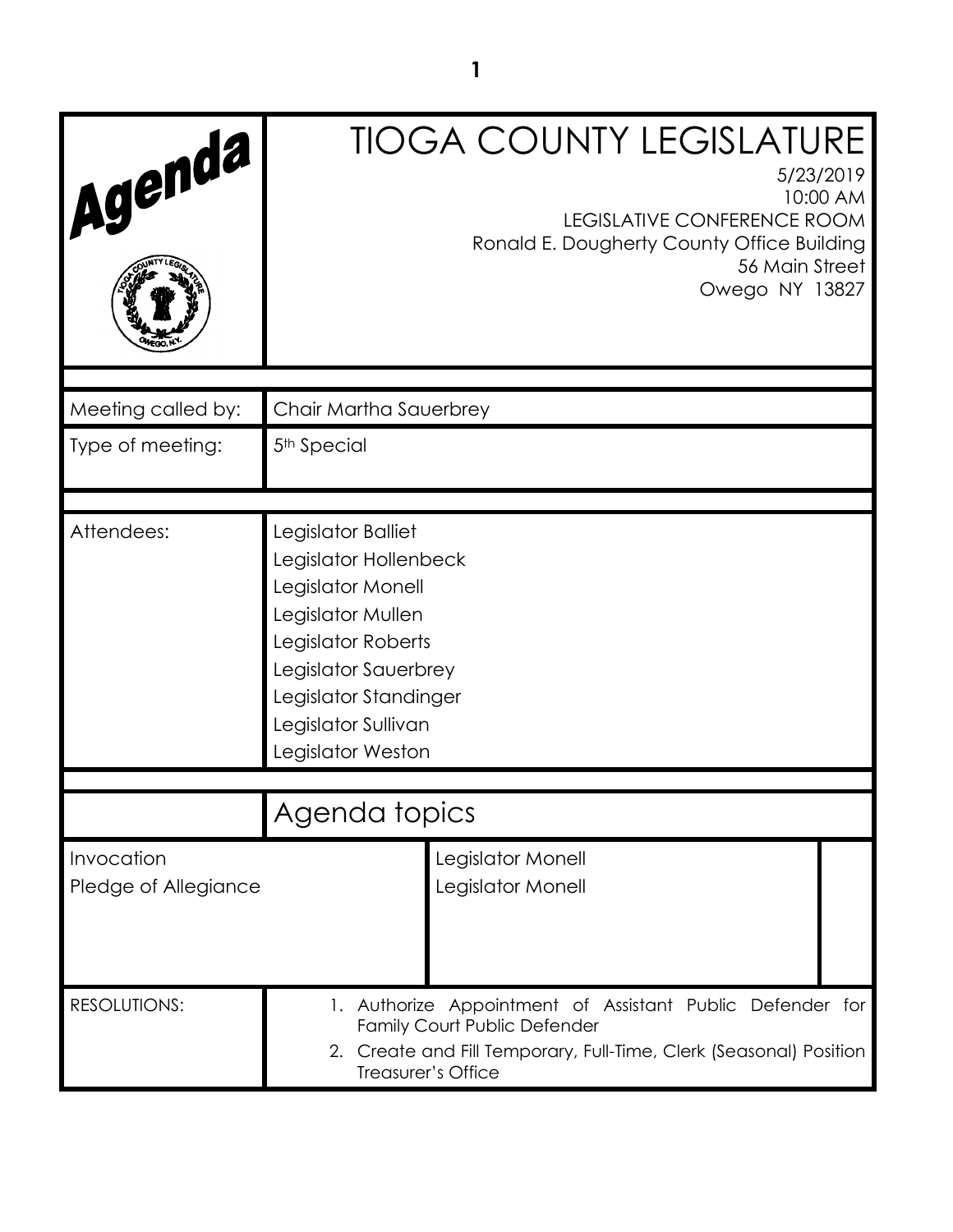RESOLUTION NO. -19 AUTHORIZE APPOINTMENT OF ASSISTANT PUBLIC DEFENDER FOR FAMILY COURT PUBLIC DEFENDER

WHEREAS: The position of Assistant Public Defender for Family Court will become vacant on May 25, 2019; and

WHEREAS: The Public Defender has recruited for said position; and

WHEREAS: The Public Defender has identified Sarah M. Schrader as being a qualified candidate to fill the position of Assistant Public Defender; therefore be it

RESOLVED: That the Public Defender is hereby authorized to appoint Sarah M. Schrader to the position of Assistant Public Defender effective May 28, 2019 at an annual salary of \$60,000.